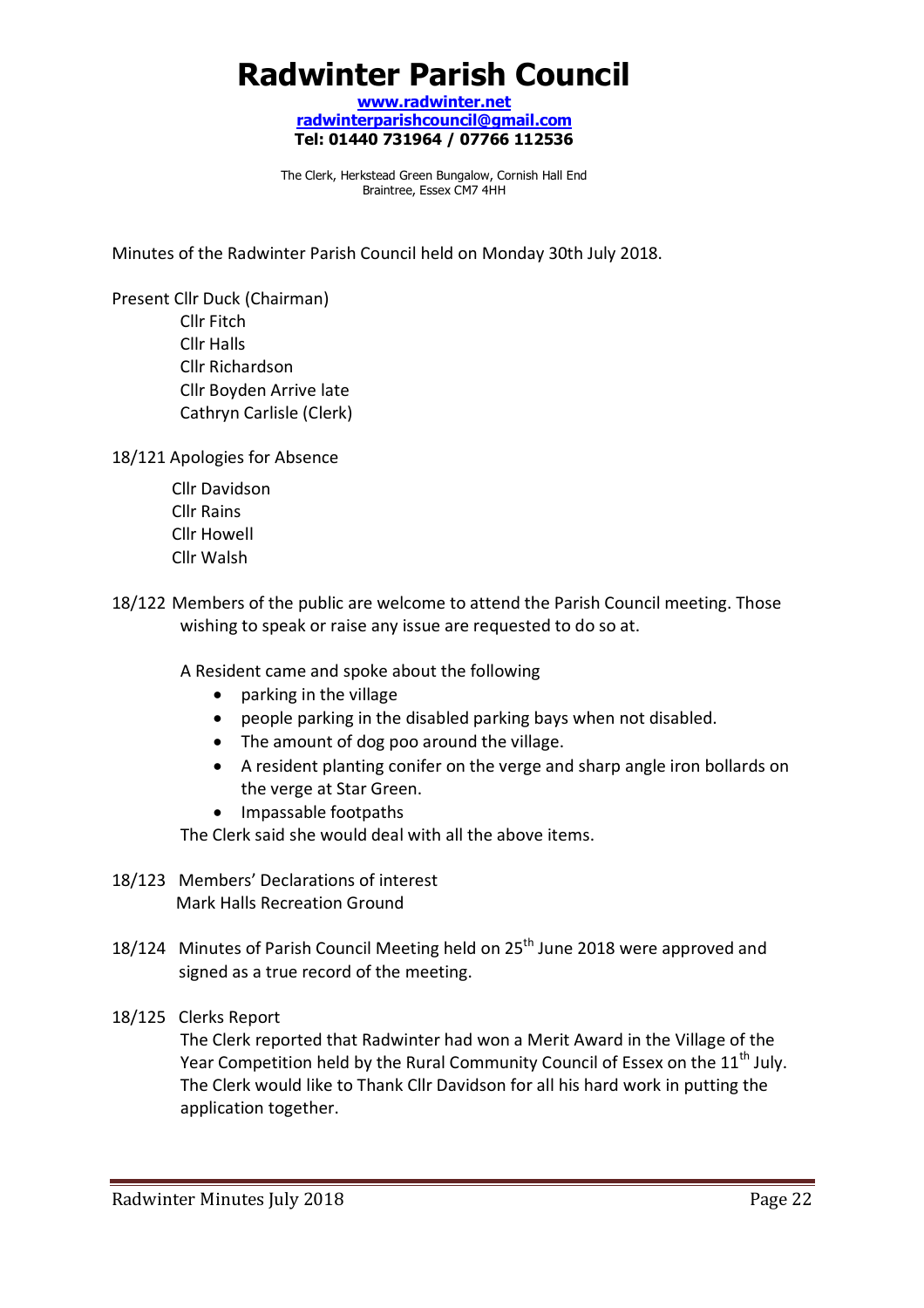The Clerk had sent out a A4 size map showing all the footpaths in the Parish. The said she was in the process of putting a footpath map together for Helions Bumpstead and asked if the Parish Council would like to do the same for Radwinter. This to be an agenda item at the September meeting.

The Clerk had received a letter about the number of cars parked at the Chairman's house and 2 never moved. The Chairman informed the council that the cars had been sold and had already left their drive.

#### 18/126 District Councils Report No Report

18/127 County Councillors No Report

# 18/128 Recreation Ground Update

Cllr Richardson said he had looked at the charity commissions website for the last lot of accounts for the Recreation Ground Committee which shows the account up to March 2017 the balance being £195,000, This was before all the money was spent on the Pavilion. The Committee haven't posted it latest account with the charity commission for the year ending March 2018 is has to be done by September.

It was agreed that the PC needed to see the accounts for the year ending March 2018 before the council agree to increase the precept to cover any expenditure at the recreation ground.

The Clerk had completed a land registry form for the new piece of land at the Recreation Ground.

#### 18/129 Finance:

To agree the following payments:

| 18/129.1                                                                    | Cathryn Carlisle - | salary                | 153 |
|-----------------------------------------------------------------------------|--------------------|-----------------------|-----|
| 18/129.2 £122.99                                                            | E-on               | Electricity           | d/d |
| 18/129.3 £27.24                                                             | Cathryn Carlisle   | <b>Clerk Expenses</b> | 154 |
| 18/129.4 £48.38                                                             | A & J Lighting     | Maintenance           | D/D |
| 18/129.5 £31.81                                                             | ВT                 | Telephone             | D/D |
| 18/129.6 £36.75                                                             | <b>SLCC</b>        | Subs                  | 155 |
| 18/129.7 £52.80                                                             | <b>RCCE</b>        | Subs                  | 156 |
| 18/129.8 £43.88                                                             | Cathryn Carlisle   | Padlock               | 157 |
| 18/129.9 £483.00                                                            | C W Low            | <b>Verge Cutting</b>  | 158 |
| 18/129.10 £5400.00                                                          | S P Bardwell Itd   | Maple Lane Grant      | 159 |
| 18/129.11 £40.00                                                            | Land Registry      |                       | 160 |
| Payments were approved and signed, Cllr Fitch checked the invoices prior to |                    |                       |     |
| the meeting.                                                                |                    |                       |     |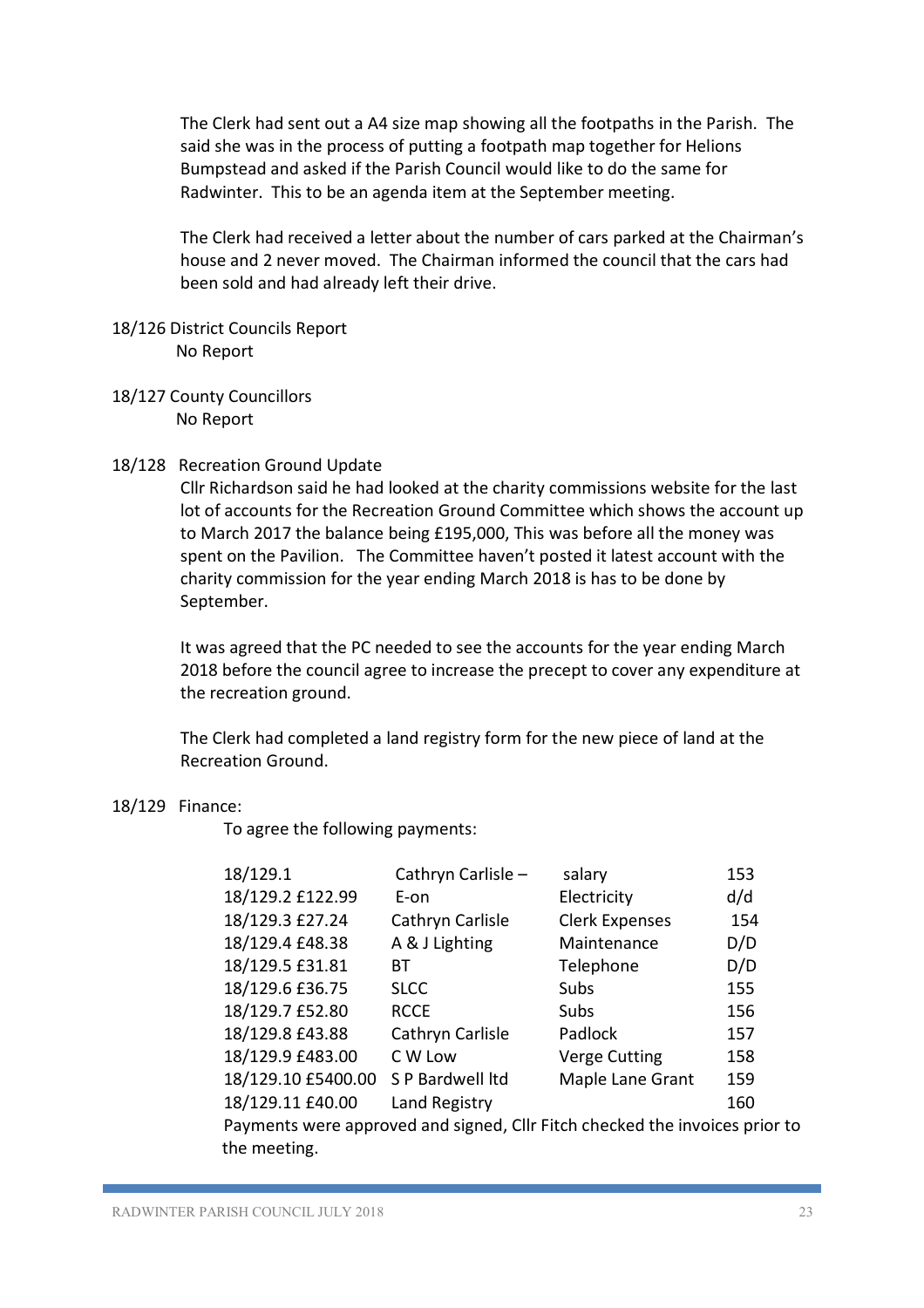18/129.6 Monthly Budget and Bank Reconciliation Cllr Richardson queried a couple of items and why we had spent a lot of money in the first half of the year. The Clerk explained this normally happens, and the PC had paid the grant out to the Recreation Ground early this year to help them cover their expenses.

# 18/130 Recent Planning Applications:

UTT/18/1718/HHF Demolish existing single storey extension and conservatory and reconstruct Internal alterations, replacement sole plates and replacement of inappropriate windows. Maypole Cottage Walden Road. Recommended approval

UTT/18/1762/FUL Demolition of building and erection of 1 no dwelling with detached garage and new access.

Land adj Thakes Cottage Radwinter End

The Parish Council had a long discussion about this application, including considering their policy about development in the village and the organic growth of the village.

The Council were sympathetic to the concerns being raised by local homeowners, but note the objections already made on this application.

Consistent with their previous stance on in-fill applications, the Parish Council felt the UDC Planning Dept were best qualified to make a decision. Consequently, they expressed no comment on this planning application.

18/130.2 Planning Results

#### 18/130.3 New Development of East View

The Council are still concerned that there a large amount of soil on the piece of land which will be handed over to the Parish Council.

# 18/131 Highways:

18/131.1 Footpath Diversion Footpath 28 and Footpath 30

The Council felt that Footpath 30 would mean that walkers would be walking on the main road further, this part of the road is quite dangerous.

Footpath 24 the diversion would be a lot longer

18/132 Stocking Green update No Report

# 18/133 Reports from Councillors with matters affecting the village Cllr Halls mentioned that a lot of hedges needed cutting back, The Clerk to put

something in the Ambo. It was agreed that the Clerk put a report about parking and dog fowling in the parish in the parish in the Ambo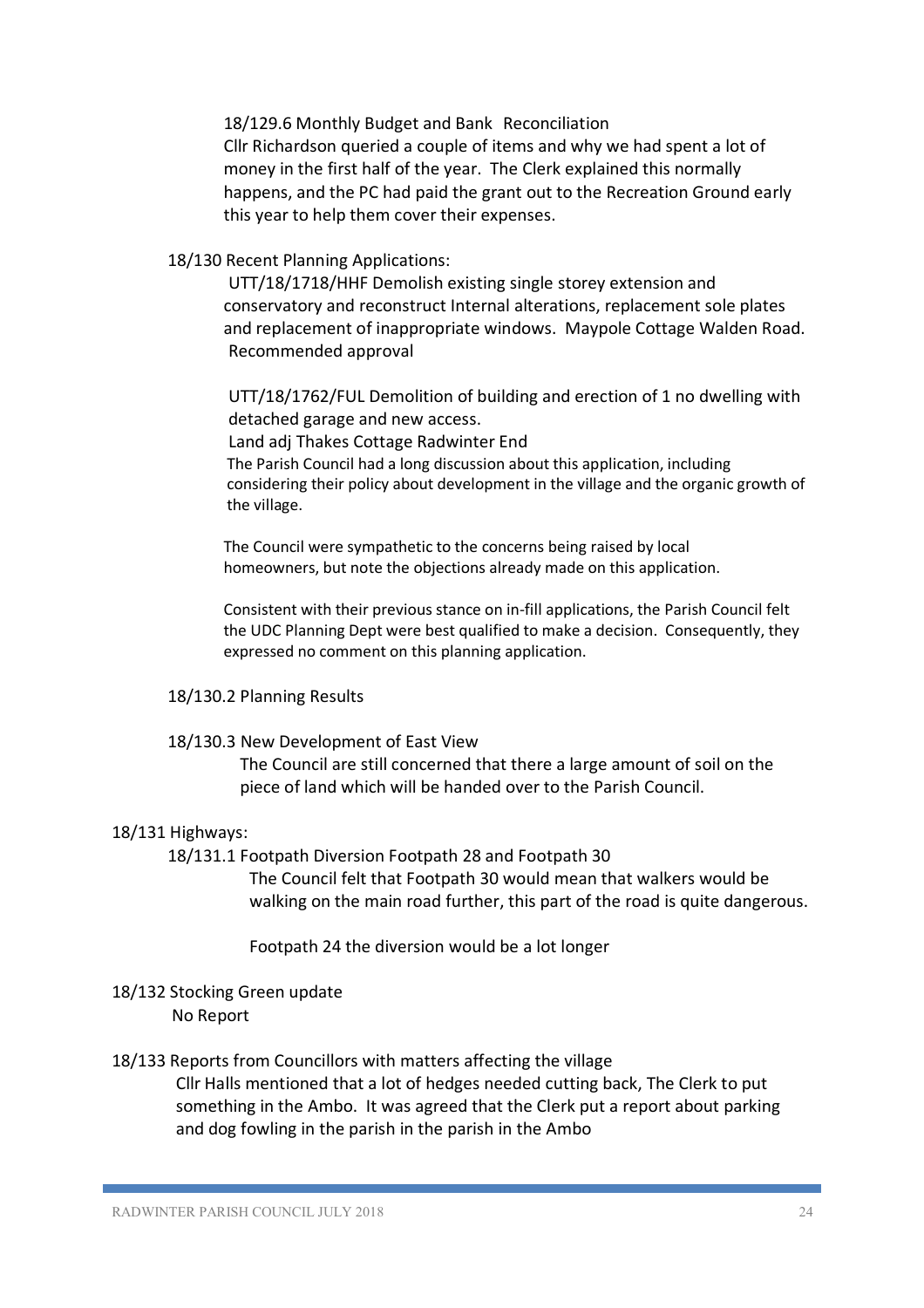- 18/134 Village Furniture Update No report
- 18/135 Neighbourhood Plan Update

 Cllr Richardson to Reported that he is about at the stage of registering for starting a Neighbourhood Plan for the parish.

- 1) Need to identify the Area, it was agreed to use the whole parish
- 2) The Parish Council would look after the plan
- 3) The Neighbourhood Forum would become the Parish Council

Cllr Richardson would complete the application form.

Cllr Richardson to send something over for the Ambo

- 18/136 Where Water Flow Update Cllr Fitch to send over an article for the Ambo
- 18/137 Community Right to buy Cllr Richardson to start completing the Community Right to buy application forms
- 18/138 Community Project Grant

Clerk to Reported the Parish Council had been awarded a grant of £3500 towards 2 drinking fountains for the recreation ground. The Clerk said that UDC want the PC to work with Saffron Walden Town Council to joint buy drinks fountains, the Council felt the stainless-steel effect was not in keeping with the conservation area.

- 18/139 Local Council Award Scheme The council confirms by resolution at a full council meeting that it publishes online: RESOLVED that:
	- (a) the Parish Council had achieved items 1 15 of the Foundation Level and that all documentation relating to these items can be found of the Parish Council website:
	- 1. Standing Orders & Financial Regulations
	- 2. Code of Conduct
	- 3. Publication Scheme
	- 4. The last Annual Return
	- 5. Transparent Information about Council Payments
	- 6. A calendar showing all meetings
	- 7. Minutes
	- 8. Current Agendas
	- 9. The Budget & Precept information
	- 10. Complaints Procedure
	- 11. Council Contact details
	- 12. Action Plan
	- 13. Evidence of Consulting the Community
	- 14. Publicity Advertising Council Activities